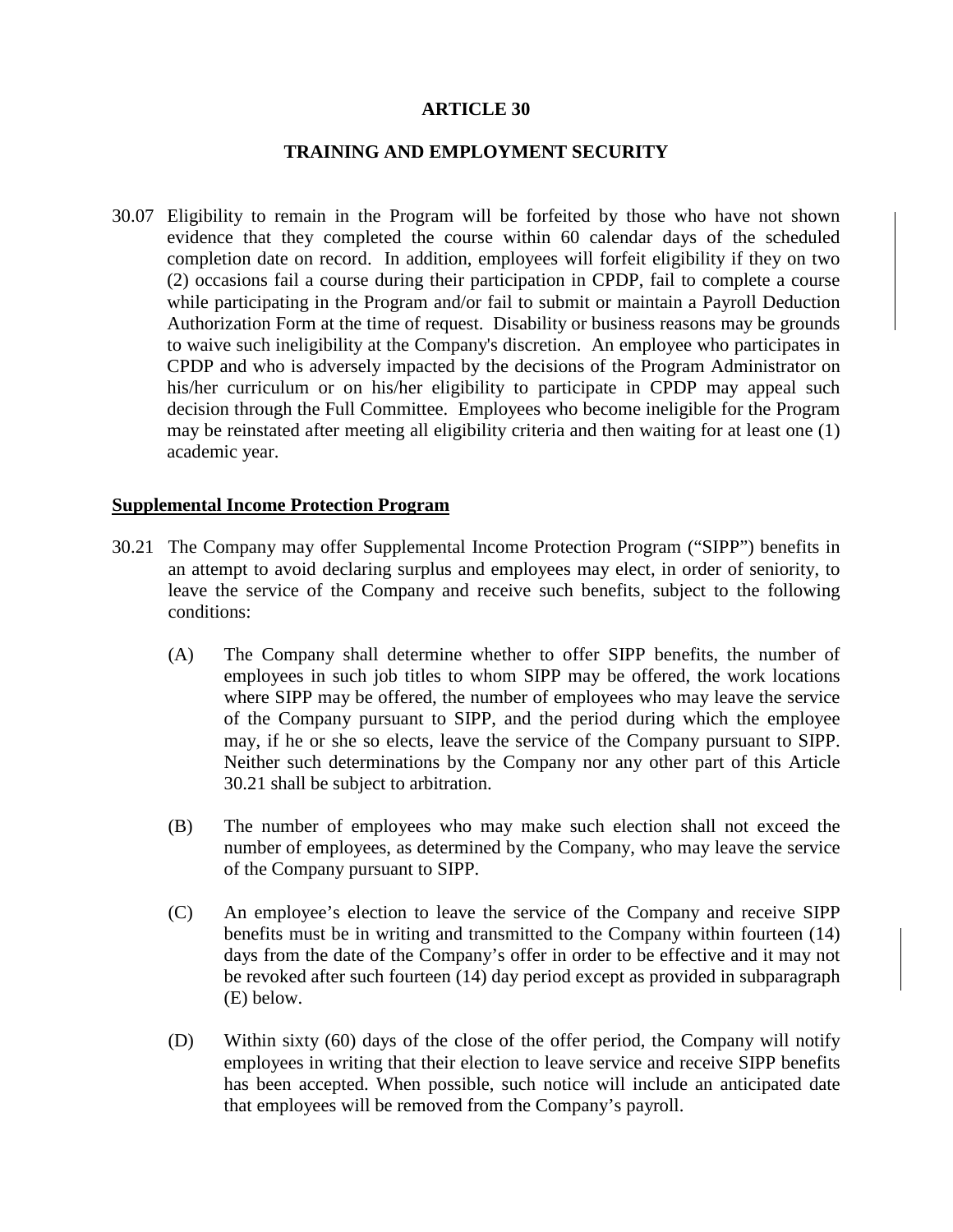- (E) If employees have been given an anticipated date of removal from the Company's payroll and the Company subsequently notifies employees that the date has been delayed by ninety (90) days or more, such employees shall have the option of revoking their SIPP election by notifying the Company in writing within ten (10) days of the Company's notification of delay
- 30.22 If during the term of this Agreement, the Company notifies the Union in writing that a force surplus condition exists as set forth in Article 30.36: Surplus Reductions, below, and said force surplus cannot be eliminated through force redistribution, the Company shall offer employees in the order of seniority, and to the extent necessary to relieve the surplus, the opportunity to leave the service of the Company and receive SIPP benefits described herein, subject to the following conditions:
	- (A) The Company shall determine the job titles and work locations in which a surplus exists, the number of employees in such job titles and work locations who are considered to be surplus, and the period during which the employee may, if he or she so elects, leave the service of the Company pursuant to this Section. Neither such determinations by the Company nor any other part of Article 30.22, shall be subject to arbitration.
	- (B) SIPP offers shall initially be limited to employees in the same title, in the same Market Business Unit (MBU), within the Reasonable Commutable Area (RCA), in which the surplus exists. An employee's election to leave the service of the Company and receive SIPP benefits in accordance with this paragraph (B) must be in writing and transmitted to the Company within (5) days from the date of the Company's offer in order to be effective and it may not be revoked after such five (5) day period except as provided in sub-paragraph (F) below.
	- (C) Whenever, in the judgment of the Company, a surplus of regular employees still exists after the application of Article 30.22 (B) above, the Company shall offer SIPP Benefits to all other employees within the Title Group (Attachment A), if applicable, and Reasonable Commuting Area (RCA). An employee's election to leave the service of the Company and receive SIPP benefits pursuant to this paragraph (C) must be in writing and transmitted to the Company within three (3) days from the date of the Company's offer in order to be effective and it may not be revoked after such three (3) day period except as provided in sub-paragraph (F) below.
	- (D) The number of employees who may elect to leave the service of the Company with SIPP benefits pursuant to this Article 30.22 shall not exceed the number of employees determined by the Company to be surplus.
	- (E) Within thirty (30) days of the close of the offer period, the Company will notify employees in writing that their election to leave service and receive SIPP benefits has been accepted. When possible, such notice will include an anticipated date that employees will be removed from the Company's payroll.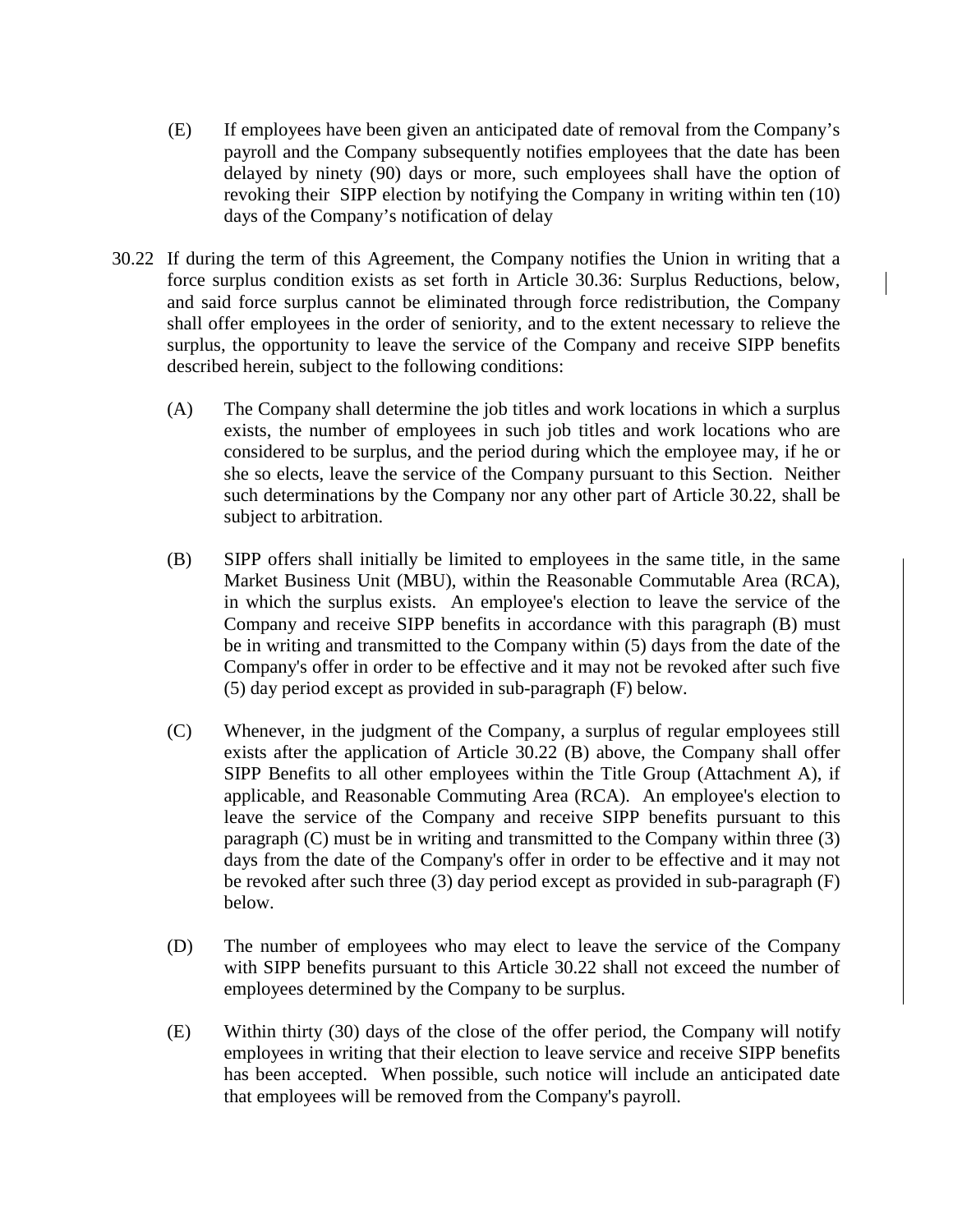- (F) If employees have been given an anticipated date of removal from the Company's payroll and the Company subsequently notifies employees that the date has been delayed by ninety (90) days or more, such employees shall have the option of revoking their SIPP election by notifying the Company in writing within ten (10) days of the Company's notification of delay.
- (G) After the application of Article 30.22 (B), and if necessary Article 30.22 (C), surplus employees will be allowed to select from locations with available SIPP candidate(s) within their RCA in order of seniority.
- 30.23 Whenever, in the judgment of the Company, a surplus of regular employees still exists after the application of Article 30.22 above, the Company shall offer SIPP Benefits to all other employees within the appropriate Title Group (Attachment A) and Force Adjustment Area (FAA) subject to the following conditions.
	- (A) The Company shall determine the job titles and work locations in which the remaining surplus exists and the period during which the employee may, if he or she so elects, leave the service of the Company pursuant to this Section. Neither such determinations by the Company nor any other part of Article 30.23 shall be subject to arbitration.
	- (B) The employee's election to leave the service of the Company and receive SIPP benefits must be in writing and transmitted to the Company within two (2) days from the date of the Company's offer in order to be effective and the employee's election may not be revoked after such two (2) day period.
	- (C) Employees electing SIPP must have their SIPP offer matched to a surplus employee in order for their SIPP election to be accepted by the Company. SIPP matches will be made using a preference process described in Article 30.39. The number of candidates whose election is accepted shall not exceed the number of remaining Surplus employees.
- 30.24 SIPP payments for employees who so elect to leave the service of the Company in accordance with Articles 30.21, 30.22, 30.23, 30.43 or 30.44 shall be based on the employee's basic weekly wage rate, prorated for part-time employees, and term of employment at the time of leaving service and shall be computed in accordance with the following schedule:

| Term of Employment |                               | <b>Amount of Payment</b>                           |  |
|--------------------|-------------------------------|----------------------------------------------------|--|
|                    | Less than 6 months            | None                                               |  |
| 6                  | months but less than one year | 1 week pay                                         |  |
|                    | year but less than 2 years    | 2 weeks pay                                        |  |
| 2                  | years but less than 3 years   | $^{\prime\prime}$<br>$\mathbf{H}$<br>$\mathcal{R}$ |  |
| 3                  | years but less than 4 years   | $^{\prime\prime}$<br>4 "                           |  |
| $\overline{4}$     | years but less than 5 years   | 5"<br>$^{\prime\prime}$                            |  |
|                    |                               |                                                    |  |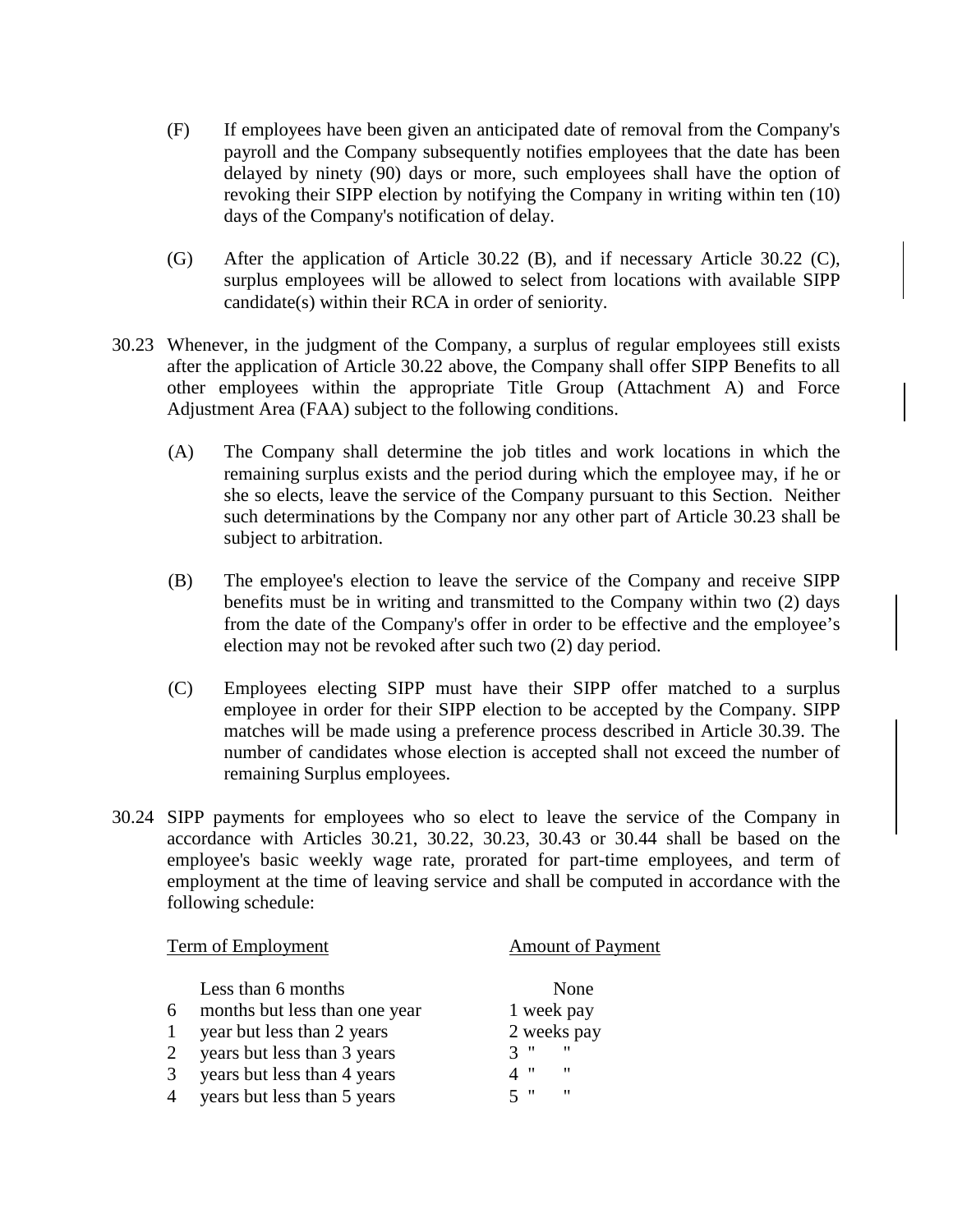| $\mathcal{L}$ | years but less than 6 years     | "<br>6 | "                                  |
|---------------|---------------------------------|--------|------------------------------------|
| 6             | years but less than 7 years     | 8"     | 11                                 |
|               | years but less than 8 years     | 10"    | "                                  |
| 8             | years but less than 9 years     | $12$ " | "                                  |
| 9             | years but less than 10 years    | $14$ " | "                                  |
|               | 10 years but less than 11 years | $16$ " | "                                  |
|               | 11 years but less than 12 years | 19"    | "                                  |
|               | 12 years but less than 13 years | $22$ " | "                                  |
|               | 13 years but less than 14 years | $25$ " | "                                  |
|               | 14 years but less than 15 years | 28 "   | "                                  |
|               |                                 |        | +4 weeks each additional full year |

The applicable number of weeks multiplied by the employee's basic weekly wage rate, prorated for part-time employees, shall equal the total amount payable to the employee, but shall in no event exceed thirty thousand five hundred dollars (\$30,500).

- 30.25 SIPP benefits shall, at the employee's option, be paid as follows: (1) One-half of the total amount calculated above shall be paid as a lump sum within thirty (30) days after the employee has left service and the remaining half will be paid in monthly amounts of One Thousand Dollars (\$1,000) beginning within thirty (30) days after the employee has left service and continuing until the total amount has been paid; or (2) The total amount calculated above shall be paid as a lump sum within thirty (30) days after the employee has left service; or (3) the total amount calculated above shall be paid out in twelve (12) equal monthly payments.
- 30.26 In addition to the SIPP payments described above, employees will receive compensation for any vacation days, Excused Work Days and Floating Holidays to which they are eligible at the time of leaving Company's service.
- 30.27 In no event shall an employee receiving SIPP payments be eligible to receive a termination payment in accordance with the provisions of Section: Termination Payments, following.
- 30.28 Any employee who has elected to leave the service of the Company and has received SIPP payments and who is subsequently employed or reemployed by any AT&T Company or a company directly or indirectly owned by an AT&T Company, will be treated as follows: If the number of weeks from the effective date of leaving service to the date of employment or reemployment is less than the number of weeks pay upon which the total payment was based, exclusive of any payment in lieu of vacation, the amount paid to the employee for the excess number of weeks shall be considered as an advance to the employee by the Company and repayment shall be made through payroll deductions by the employing Company at the rate of fifteen percent (15%) of the employee's basic weekly wage rate until the amount of excess is repaid.
- 30.29 If after the application of Articles 30.22, 30.23, and 30.39, the surplus described therein remains, such surplus employees shall be offered, in order of seniority, assignments to available jobs for which they are qualified within the applicable FAA.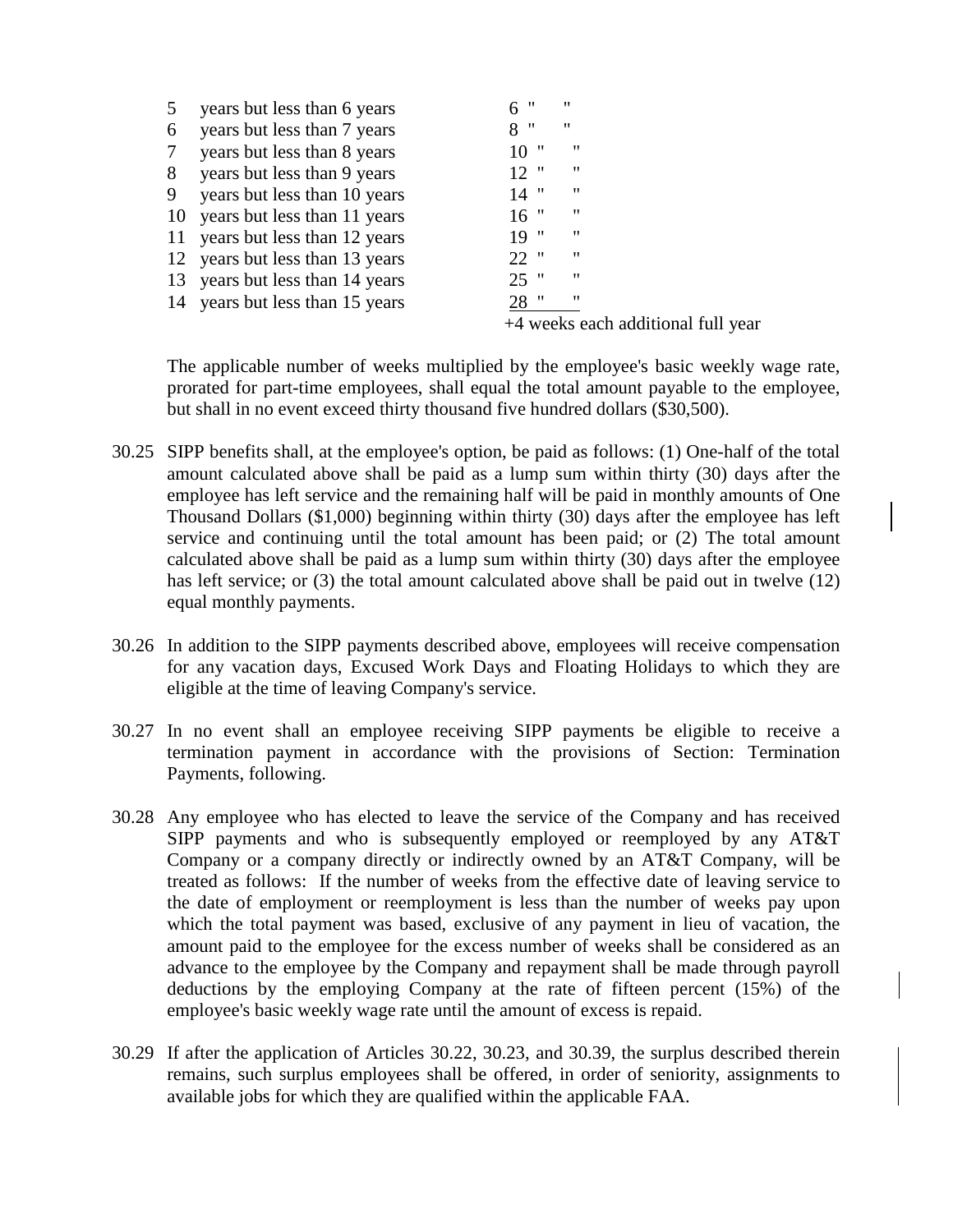#### **Reassignment Pay Protection Plan**

- 30.30 Employees treated in accordance with the Reassignment Pay Protection Plan provisions of any prior collective bargaining agreement between the Union, the Company, Illinois Bell Telephone Company, Indiana Bell Telephone Company, Incorporated, Ameritech Services, Inc., or AT&T National shall continue to be treated in accordance with such provisions until the employees' Reassignment Pay Protection Plan benefits terminate.
- 30.31 If, because of work force adjustments, employees are reassigned to vacancies where the rate of pay of the new job is less than the current rate of pay of the employee's regular job, unless mutually agreed otherwise, the employee shall receive a lump sum payment based upon the difference in the basic weekly wage rates of the employee's old and new jobs. For a part-time employee, the lump sum payment shall be based upon the difference in the basic hourly wage rates of the employee's old and new jobs times the employee's part-time equivalent work week. Such lump sum payments will be computed in accordance with the following schedule:

Term of Employment Amount of Payment

Less than 5 years 8 weeks difference in pay 5 years but less than 11 years 34 weeks difference in pay 11 years or more 60 weeks difference in pay Employees with 15 or more 164 weeks difference in pay years of service whose reassignments are due to technological change

- (A) Upon reassignment, the employee will immediately be reduced to the basic weekly wage rate of the new job and the lump sum payment will be made to the employee within sixty (60) days of the date of reassignment.
- (B) If an employee has received a lump sum payment and is subsequently upgraded and the number of weeks since the date of the reassignment is less than the number of weeks of pay upon which the total payment was based, the amount paid to the employee for the excess number of weeks shall be repaid to the Company in either a lump sum or through authorized payroll deductions at the rate of fifteen percent (15%) of the employee's basic weekly wage rate until the amount of excess is repaid.

## **Relocation**

30.32 A regular employee transferring at Company request to a new Report Location which is thirty-five (35 ) or more road miles by the most direct route farther from his/her principal residence than was the old Report Location, shall be eligible for treatment under the Relocation Plan.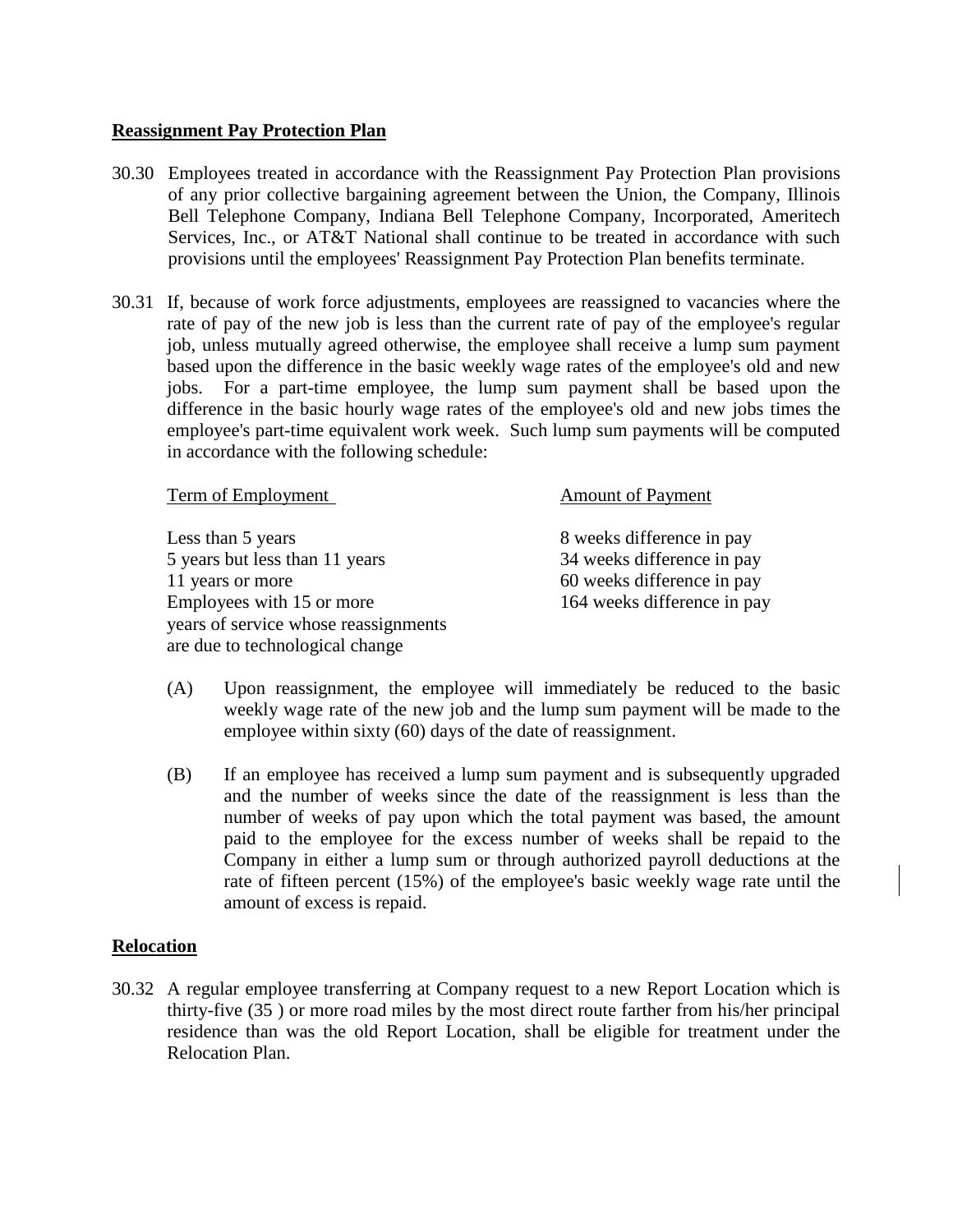- 30.33 A regular employee who is required to relocate his/her principal residence as a result of a permanent transfer initiated by the Company shall receive, per household, a single lump sum payment for relocation expenses. This payment, which shall be Sixteen Thousand Dollars (\$16,000) for an employee owning his/her principal residence or paying a mortgage on his/her principal residence or Eight Thousand Dollars (\$8,000) for an employee renting his/her principal residence, shall be paid upon acceptance of the transfer by the employee. Local, State, Federal, and FICA taxes on the payment shall be withheld. The payment must be returned to the Company if the employee does not both report to the new Report Location as assigned and relocate his/her principal residence within one (1) year of the transfer effective date unless an extension has specifically been authorized by the Company. An employee who receives moving expense allowances as specified in this Article except those retiring with a service pension as defined in the employee's appropriate pension benefit plans will repay all benefits received within thirty (30) days, if the employee voluntarily terminates employment with the Company within two (2) years from the effective date of the transfer. An employee who terminates employment with the Company under the provisions of a SIPP offer is excluded from the provisions of this Section. No receipts or other proof of expenses shall be required; however, an agreement must be signed by the employee, agreeing to the above mentioned conditions.
- 30.34 A maximum of six (6) paid scheduled days off, which may be taken in conjunction with a weekend or with vacation days, shall be given for house hunting or moving.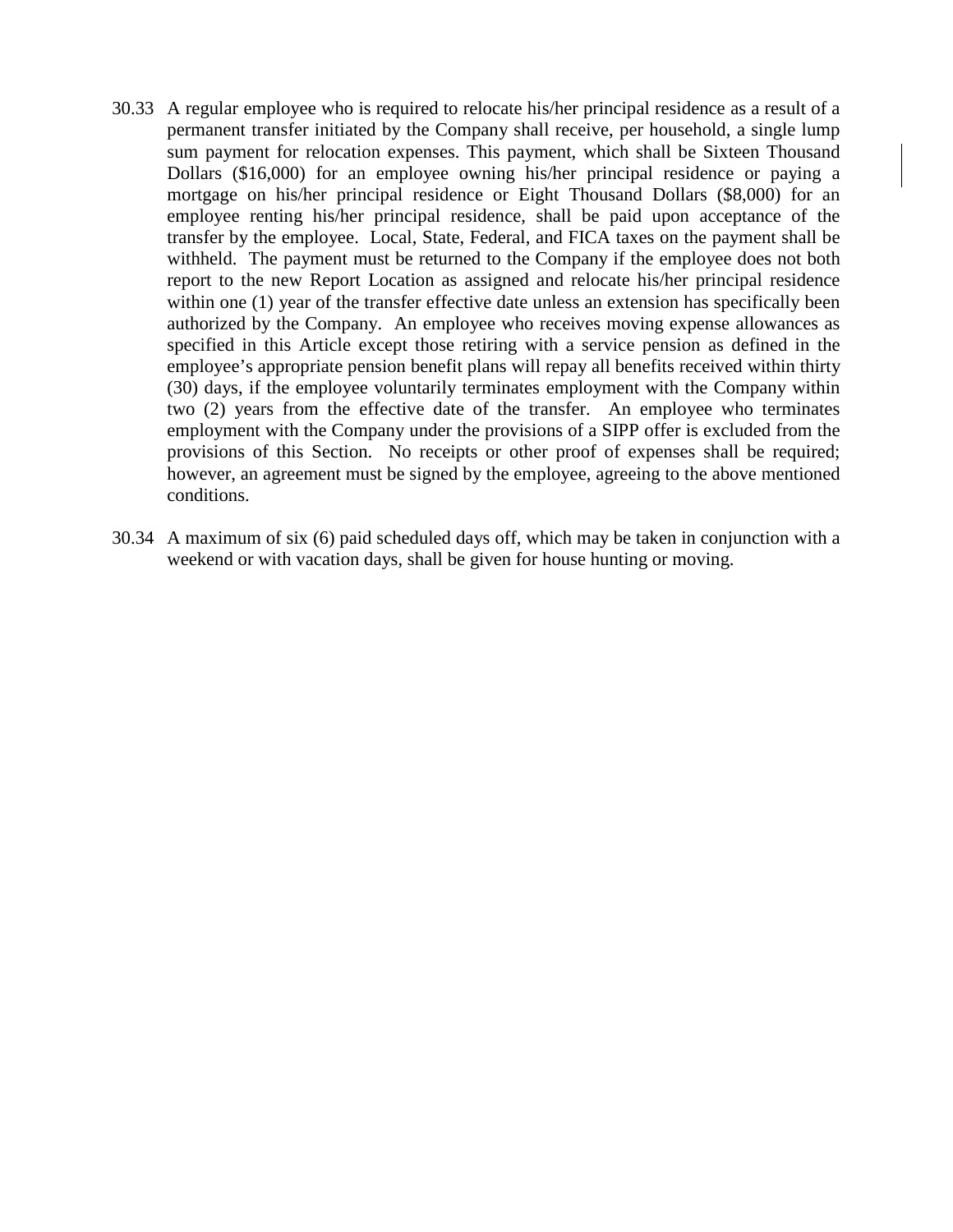# **Areas Defined**

30.35 "Reasonable Commuting Area" (RCA) is defined by the physical reference points reflected in Attachment B, which the Parties consider to be within reasonable commuting distances. Additional RCA's may be defined by agreement of the Company's Director of Labor Relations (or his/her designee) and the appropriate Union's Business Manager (or his/her designee.) If no such agreement is reached the new location will be added into the existing RCA with the closest report location to the new location based on mileage.

RCA's once defined, will not be redefined or reconfigured except by mutual agreement by the Company's Director of Labor Relations (or his/her designee) and the appropriate Union Business Manager (or his/her designee).

A "Force Adjustment Area" (FAA) will include all of the RCA's within the geographic boundaries of the FAA.

The seven FAA's under this agreement are:

- 1.) The six state region of new England (consisting of Maine, New Hampshire, Vermont, Rhode Island, Massachusetts and Connecticut.
- 2.) The state of Pennsylvania
- 3.) The state of New Jersey
- 4.) The State of Illinois and Lake and Porter Counties, Indiana.
- 5.) The states of Oregon and Washington
- 6.) Northern California and the state of Nevada; and \*
- 7.) Southern California\*

**\*Note: The boundary between Northern and Southern California is from the western most edge of the Monterey County/San Luis Obispo County lines, north/northeast to the east boundary of the Inyo County/Mono County line at the Nevada border.**

## **Surplus Reductions**

30.36 The Company shall advise the Union in writing of all contemplated work force reductions, including the number of employees who will be declared surplus, the work location(s) or geographical area (s) and the anticipated force disposition date.

The Company will discuss with the Union the plan for work force reductions following the Company's written notice of the force reduction. The force adjustment procedures herein shall not preclude limited, mutually agreed upon Union-Management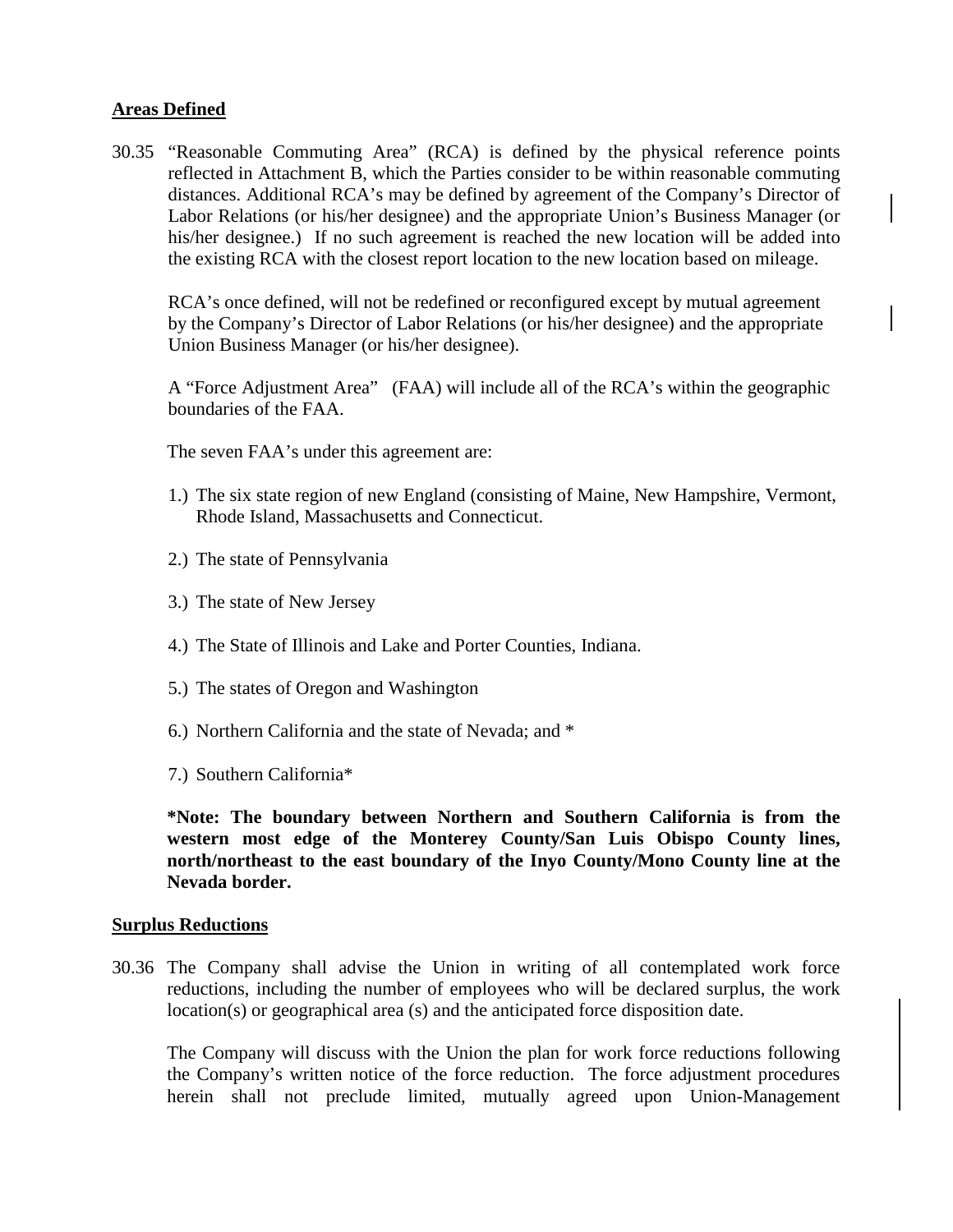modifications with respect to the geographic scope of the RCA. "Union" shall mean the Chairman of IBEW System Council T-3 or other designated representative. "Management" shall mean the Vice-President-Labor Relations or other designated representative. Any such modifications will apply on a one-time basis and will not serve as precedent for other current or future force surplus adjustment procedures. Absent an alternative agreement, work force reductions shall be made as provided in this Section: Surplus Reductions.

- 30.37 Following the Company's written notice of a work force reduction in accordance with Article 30.36, the least senior employees in the affected job title(s), work location(s), MBU and RCA will be identified and notified that they are surplus. Surplus employees will not be separated from payroll for at least ninety (90) days following this notice.
- 30.38 In the event a surplus remains after administration of Article 30.22, the Company will create a list of the least senior employees in the affected Title Group (Attachment A) and Force Adjustment Area (FAA) equal to the number of the remaining surplus employees and notify them that they are surplus at risk for displacement ("At Risk Employees").
- 30.39 Any surplus employee who does not receive a job offer as outlined in Article 30.22 above may elect to displace from the list identified in Article 30.23 and from the list identified in Article 30.38, provided they are test qualified. Displacement will continue until there is no one less senior to displace in the Title Group (Attachment A) and FAA.
	- (A) If a surplus employee declines a position during the displacement process he/she will remain surplus and, if no further job offers are made prior to the FDD, will be released from payroll in accordance with the applicable provisions of Article 30.44.
	- (B) Surplus employees who accept a position through the displacement process that requires a change in their principal residence, in accordance with Article 30.32, above, will be eligible for relocation payment in accordance with Article 30.33 above.
- 30.40 When initiating surplus reductions, employees shall be considered as follows when performing the same work, in the same MBU and RCA as the anticipated surplus employees:

Temporary employees shall be terminated first, followed by regular limited term employees, then regular employees who have not established seniority and then part-time employees all in inverse order of seniority on the FDD or earlier as determined by the MBU. Thereafter full-time employees shall be separated from payroll.

30.41 If after the surplus process, redistribution of the affected work force is required, the Company will first solicit volunteers for transfer by order of seniority and job title within the affected RCA and MBU, then involuntary transfers will occur by inverse order of seniority and job title within the affected MBU and FAA. When multiple locations are receiving involuntary transfers, employees selected for involuntary transfer will be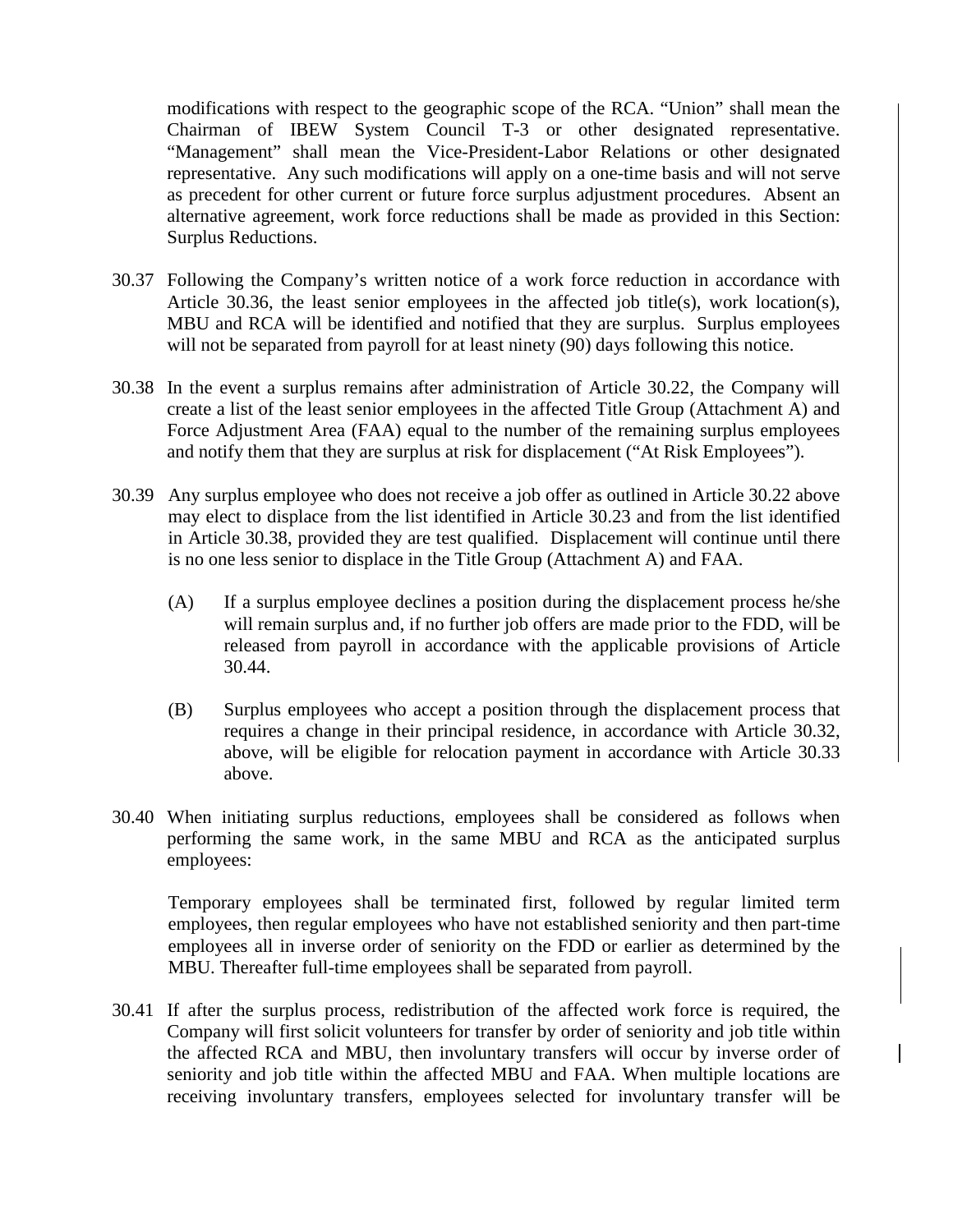allowed to select in order of seniority, from available locations within their MBU and FAA at which the Company has force requirements in their job title.

- 30.42 Employees who are required to relocate their principal residence in accordance with Section: Relocation above, as a result of transfers due to force redistribution pursuant to Article 30.41 above, will be eligible for moving expense reimbursement pursuant to Section: Relocation.
- 30.43 In the event that a surplus remains following the application of Articles 30.22, 30.23, 30.29 or 30.39 preceding, the Company shall canvass non-surplus employees who have filed Voluntary SIPP Candidate Requests for confirmation that they are willing to accept Voluntary SIPP Payments under Section: SIPP, above, and voluntarily terminate from the Company.
	- (A) Voluntary SIPP Payments shall be offered to non-surplus Voluntary SIPP Candidates beginning no earlier than thirty-one (31) calendar days following the affected employees' surplus notification. Such a Candidate will have one (1) working day following a Voluntary SIPP Payment offer to confirm acceptance of the offer.
	- (B) The placement of qualified surplus employees in the vacancies thus created, shall be in order of seniority in the applicable FAA or up to two (2) additional FAA's as specified by the surplus employee on his/her STR.

If a surplus employee refuses a job offer under Article 30.43 (B), above, no further job offers shall be made to the employee.

- 30.44 Upon completion of the surplus process any employee to whom Article 30.22, 30.23, 30.29, 30.39 or 30.43 above, applies shall be treated as follows at the Force Disposition Date:
	- (A) Any employee who is unwilling to test for or fails to qualify, as required, for a job title for which the Company has available vacancies will be released from payroll with SIPP benefits, unless placed in another job through the surplus process. However, if his/her Force Disposition Date (FDD) has not passed, the employee will have an opportunity to retake a failed test within time periods designated by the Company, provided that at least thirty (30) days have passed since the date of the first failed test and the position is still available.
	- (B) Any employee who declines an offer of reassignment or transfer will be considered to have elected to leave the service of the Company and will receive SIPP benefits, except in the event Article 30.44 (C) applies.
	- (C) Any employee who declines an offer of reassignment or transfer to a lateral or upgrade job title which does not require a change in principal residence, in accordance with Section: Relocation above, will be considered to have resigned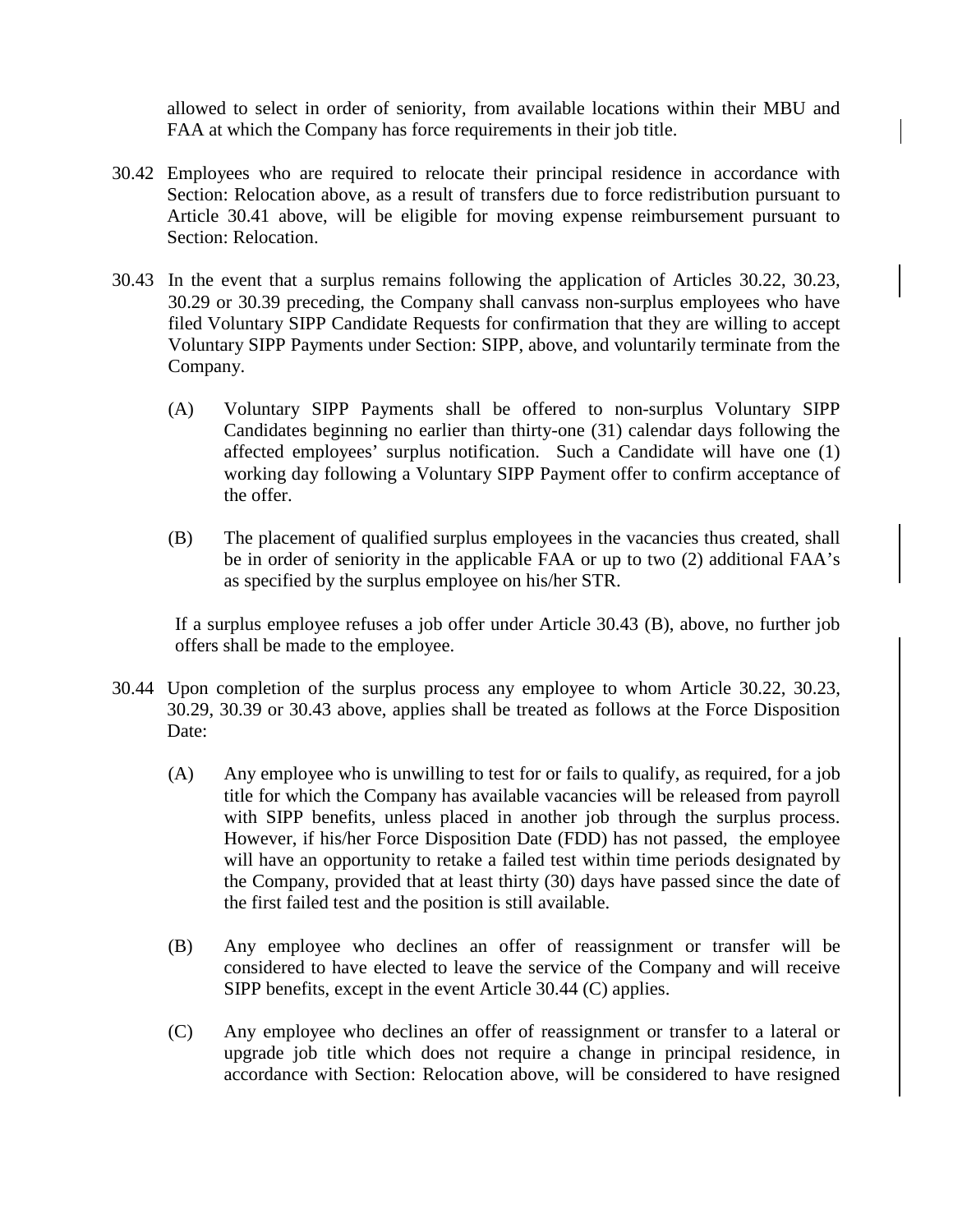from the Company's employment and will not receive any SIPP benefits or termination payment.

(D) Any employee who has not received a job offer prior to his/her FDD will be released from payroll with Termination Payments pursuant to Articles 30.52 through 30.58, Termination Payments, below, unless the employee has been deemed ineligible in Article 30.44 (A–C) above.

# **Recalls & Reemployment**

- 30.45 If additions to the work force are required in any Title Group (Attachment A) within two (2) years of the last surplus reduction made in such Title Group (Attachment A) under a program of surplus reductions, the Company shall proceed as follows before hiring new regular employees.
- 30.46 The Company shall offer reemployment in order of seniority to regular full-time and parttime surplused employees in the same Title Group (Attachment A) who are eligible for Termination Payments in accordance with Article 30.44(D) or whose only job offer(s) required a change in principal residence pursuant to Article 30.32 Relocation, provided that the period of separation from payroll of such former employees does not exceed two (2) years in the following order:
	- (A) Former employees from the Title Group (Attachment A), in the FAA who were qualified by experience at the time of separation from payroll to perform the duties of an available job.
	- (B) Former employees from the Title Group (Attachment A), and FAA who were not qualified by experience at the time of the separation from payroll to perform the duties of an available job.
- 30.47 Former employees under Articles 30.46 (B) above who are offered a job and who wish to pursue the job opportunity, must demonstrate qualifications to the satisfaction of the Company which shall be identical to those the Company requires of newly hired employees. Failure to make such demonstration will not result in the former employee being removed from the recall list, but will entitle the Company to consider the next appropriate candidate.
- 30.48 Former employees must keep the Company informed of the telephone number and address at which they can be reached. When an offer of employment has been so made, (if verbal, the company must speak directly to the recall employee), the former employee shall indicate his/her acceptance within twenty-four (24) hours from receipt of the Company's offer.
- 30.49 The following actions on the part of a former employee will constitute a forfeiture of reemployment rights and the employee's name will be removed from the recall list: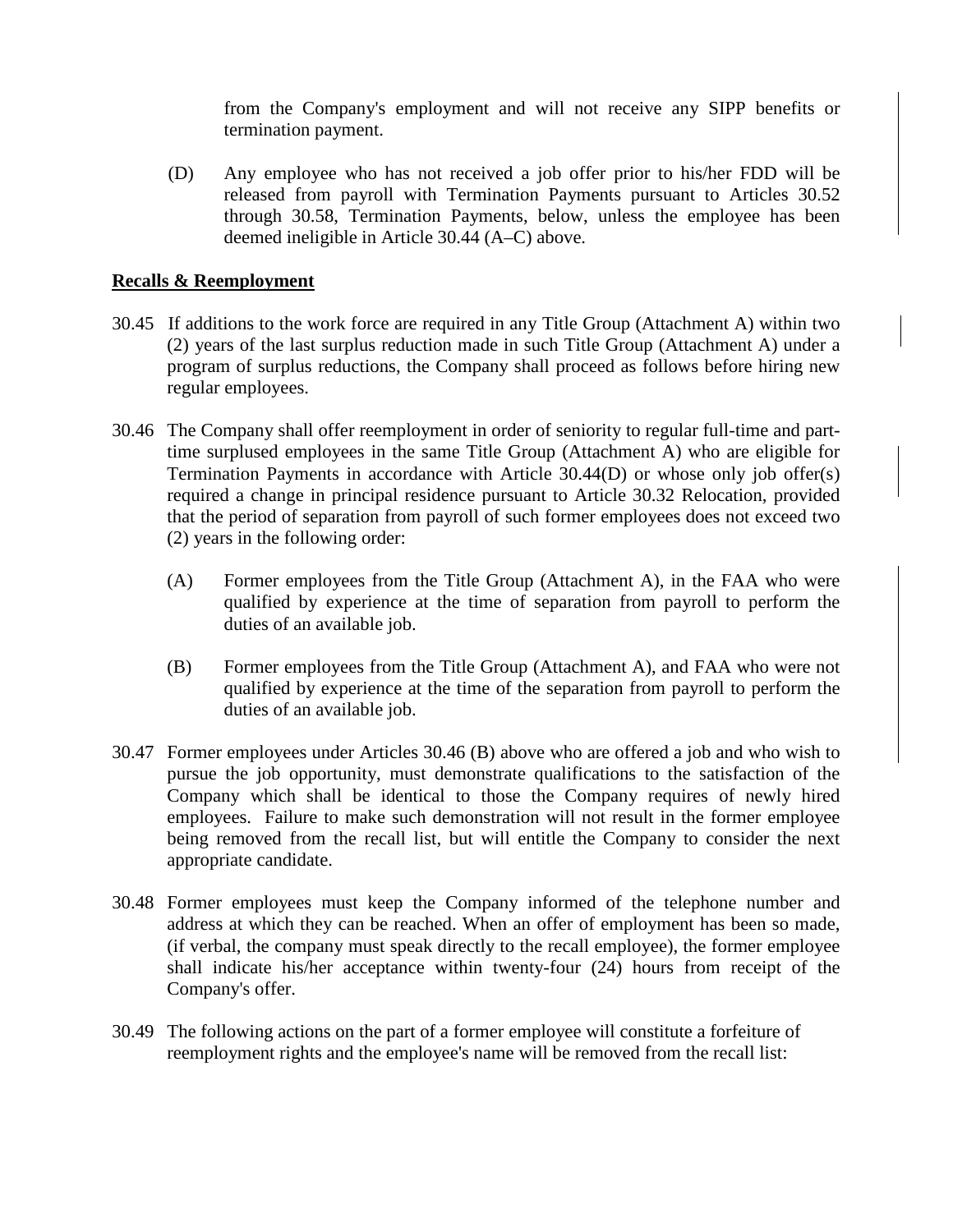- (A) Failure to notify the Company of his/her acceptance of an offer of reemployment within twenty-four  $(24)$  hours;
- (B) Failure to report for duty on the date specified after acceptance of the offer of reemployment; or
- (C) Refusal of the offer of reemployment.
- (D) Acceptance of an offer of employment with an AT&T Company.
- 30.50 When a former employee is recalled and assigned to the same, a lateral or a lower rated job title than his/her job title at the time of separation from payroll, they shall be placed on the new wage schedule at the same monthly step which he/she was at when laid off.
- 30.51 Former employees whose new work location is thirty-five (35) road miles, by the most direct route, farther from their principal residence than was their work location at the time of separation from payroll shall be granted a relocation allowance of Four Thousand Dollars (\$4,000). This relocation allowance must be returned to the Company if the former employee does not both report to their new work location and relocate their principal residence within one (1) year of the date of reemployment unless an extension has been specifically authorized by the Company. This relocation allowance is in lieu of any other payment for relocation expenses and shall be applied against the amount of termination payment to be repaid, if any, under the provisions of Article 30.54 of Section: Termination Payments, following.

## **Termination Payments**

- 30.52 A termination payment, plus compensation for any vacation days, Excused Work Days and Floating Holidays to which the employee is eligible at the time of leaving the Company's service, shall be paid to a regular employee laid off because of lack of work, or may be paid at the discretion of the Company to an employee whose services are terminated for reasons such as inadaptability or inability to properly perform assigned job duties.
- 30.53 In no event shall an employee receiving a termination payment be eligible to receive payments in accordance with provisions of Section: Supplemental Income Protection Program, above. Further, regular employees who are discharged or who resign from the service of the Company shall not be eligible for termination payments except as provided in Article 30.52 above.
- 30.54 The amount of a termination payment shall be based on the employee's basic weekly wage rate, prorated for part-time employees, and term of employment at the time of leaving service and shall be computed in accordance with the following schedule: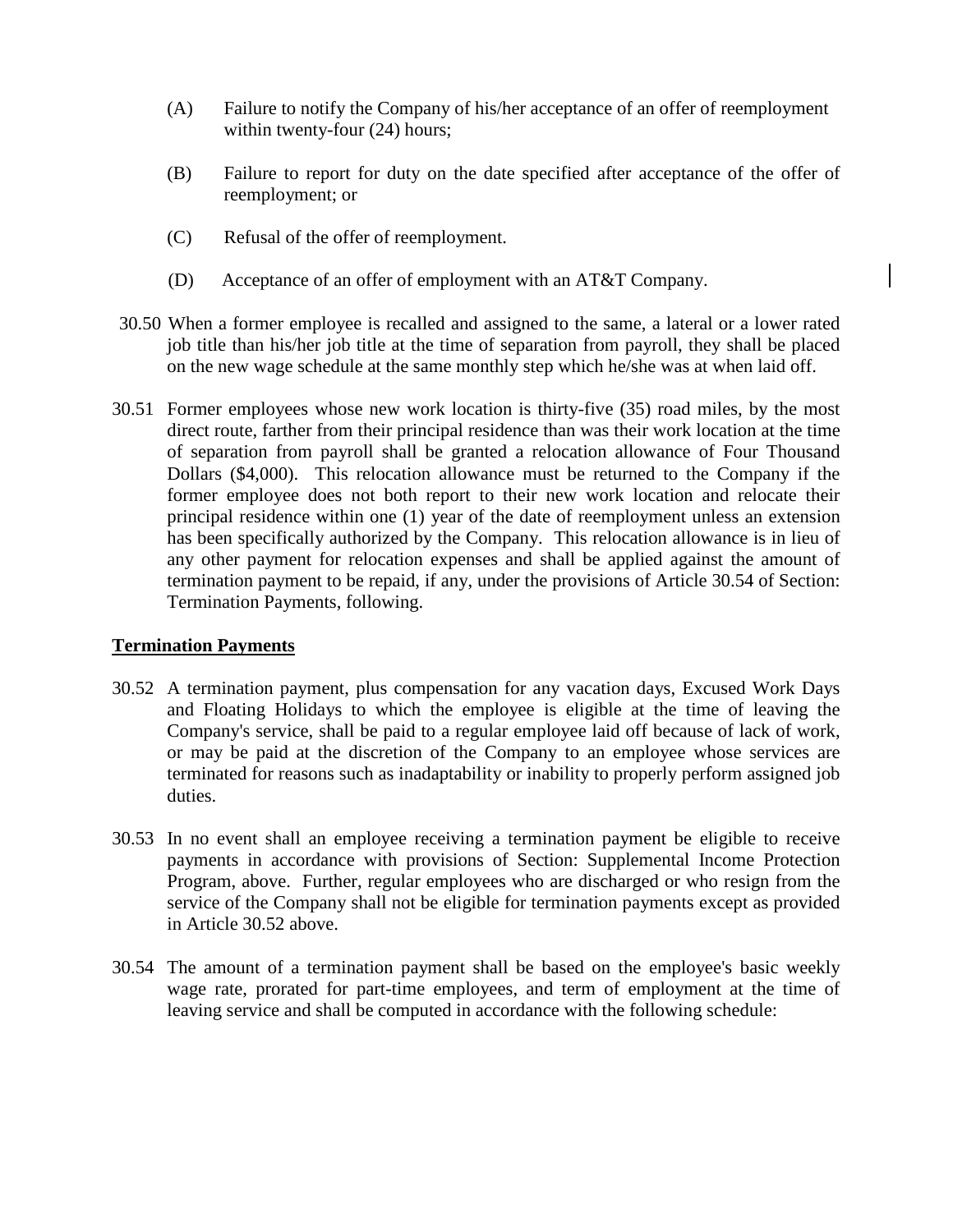Term of Employment Amount of Payment

|                | Less than 6 months              | None                               |  |
|----------------|---------------------------------|------------------------------------|--|
| 6              | months but less than one year   | 1 week pay                         |  |
| 1              | year but less than 2 years      | 2 weeks pay                        |  |
| $\overline{2}$ | years but less than 3 years     | $^{\prime\prime}$<br>"<br>3        |  |
| 3              | years but less than 4 years     | "<br>$^{\prime\prime}$<br>4        |  |
| 4              | years but less than 5 years     | $\mathbf{H}$<br>"<br>5             |  |
| 5              | years but less than 6 years     | $\mathbf{H}$<br>"<br>6             |  |
| 6              | years but less than 7 years     | 8"<br>"                            |  |
| 7              | years but less than 8 years     | "<br>$^{\prime\prime}$<br>10       |  |
| 8              | years but less than 9 years     | 11<br>$12$ "                       |  |
| 9              | years but less than 10 years    | 11<br>$14$ "                       |  |
| 10             | years but less than 11 years    | "<br>$16$ "                        |  |
| 11             | years but less than 12 years    | 11<br>19"                          |  |
| 12             | years but less than 13 years    | 11<br>$22$ "                       |  |
|                | 13 years but less than 14 years | 11<br>$25$ "                       |  |
|                | 14 years but less than 15 years | 28 "<br>"                          |  |
|                |                                 | +4 weeks each additional full year |  |

The maximum number of week's payable as termination payments shall in no event exceed one hundred four (104) weeks of pay.

- 30.55 An employee may elect to receive his/her total termination payment in one (1) lump sum or in twelve (12) equal monthly payments. A lump sum shall be paid within thirty (30) days after the employee has left service and monthly payments shall begin within thirty (30) days after the employee has left service.
- 30.56 An employee who has left the service of the Company and has received a termination payment and who is subsequently employed or reemployed by any of the companies referred to in Article 30.58 will be treated as follows. If the number of weeks from the effective date of leaving service to the date of employment or reemployment is less than the number of weeks pay upon which the termination payment was based, exclusive of any payment in lieu of vacation, the amount paid to the employee for the excess number of weeks shall be considered as an advance to the employee by the Company and repayment shall be made through payroll deductions at the rate of fifteen percent (15%) of the employee's basic weekly wage rate until the amount of excess is repaid.
- 30.57 A re-engaged employee who has received a termination payment and who is again laid off will be paid the difference between the computed payment to which he or she is eligible and the net amount of any payment which he or she may have received due to any previous layoff.
- 30.58 The provisions of this Section do not apply in case of an employee leaving service voluntarily, an employee on a leave of absence, or an employee transferred to any other AT&T Company or successors or assigns thereto.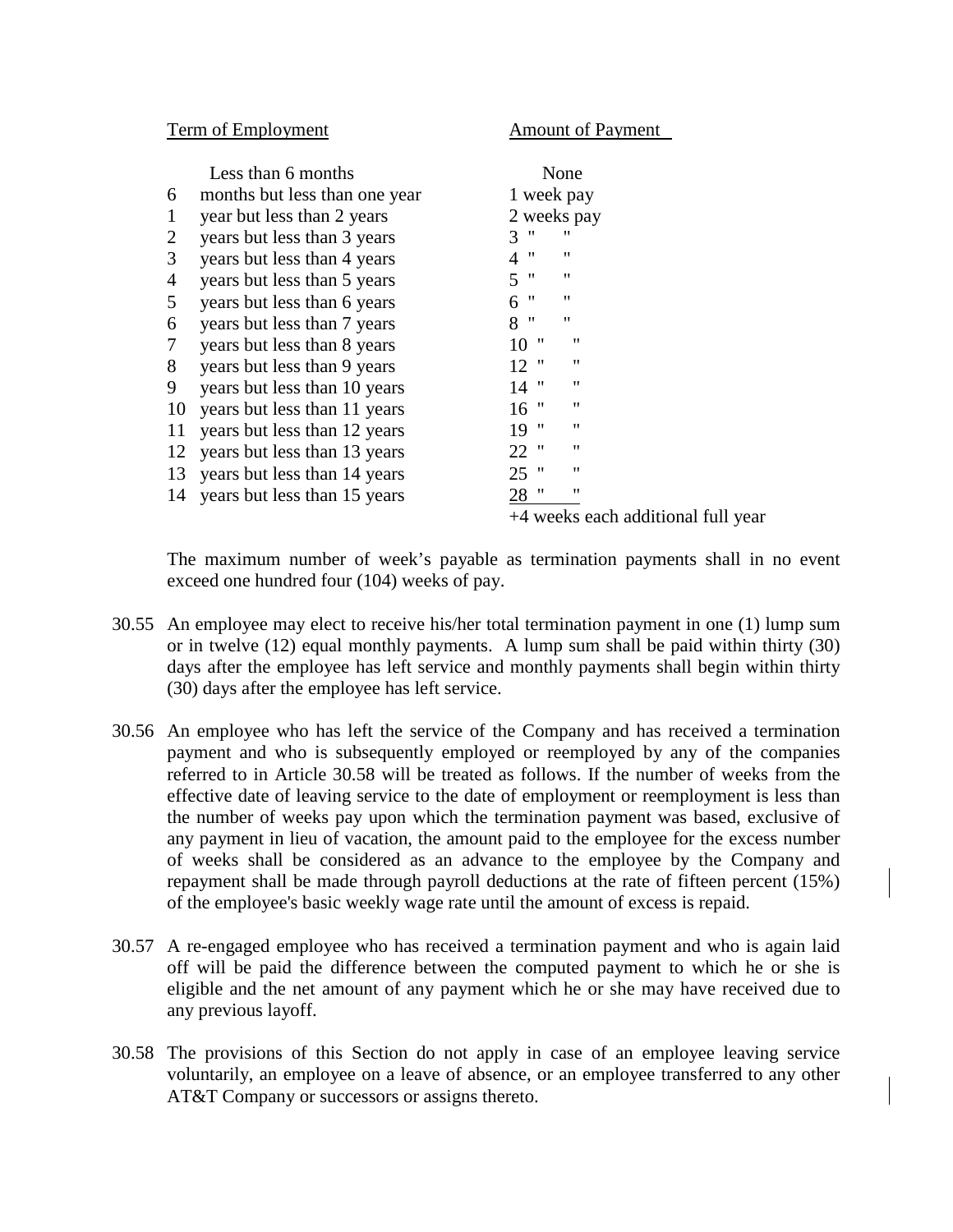# **Extended Medical Coverage**

30.59 Employees who are not eligible for a service pension and whose employment is terminated as a result of application of the surplus reduction procedures, or who elect to leave the service of the Company pursuant to the provisions of the SIPP, shall continue to remain eligible for coverage for up to eighteen (18) months under the employee benefit plan providing medical coverage the employee would be eligible for under Article 16 if the employee remained an active employee or its successor Program, as follows: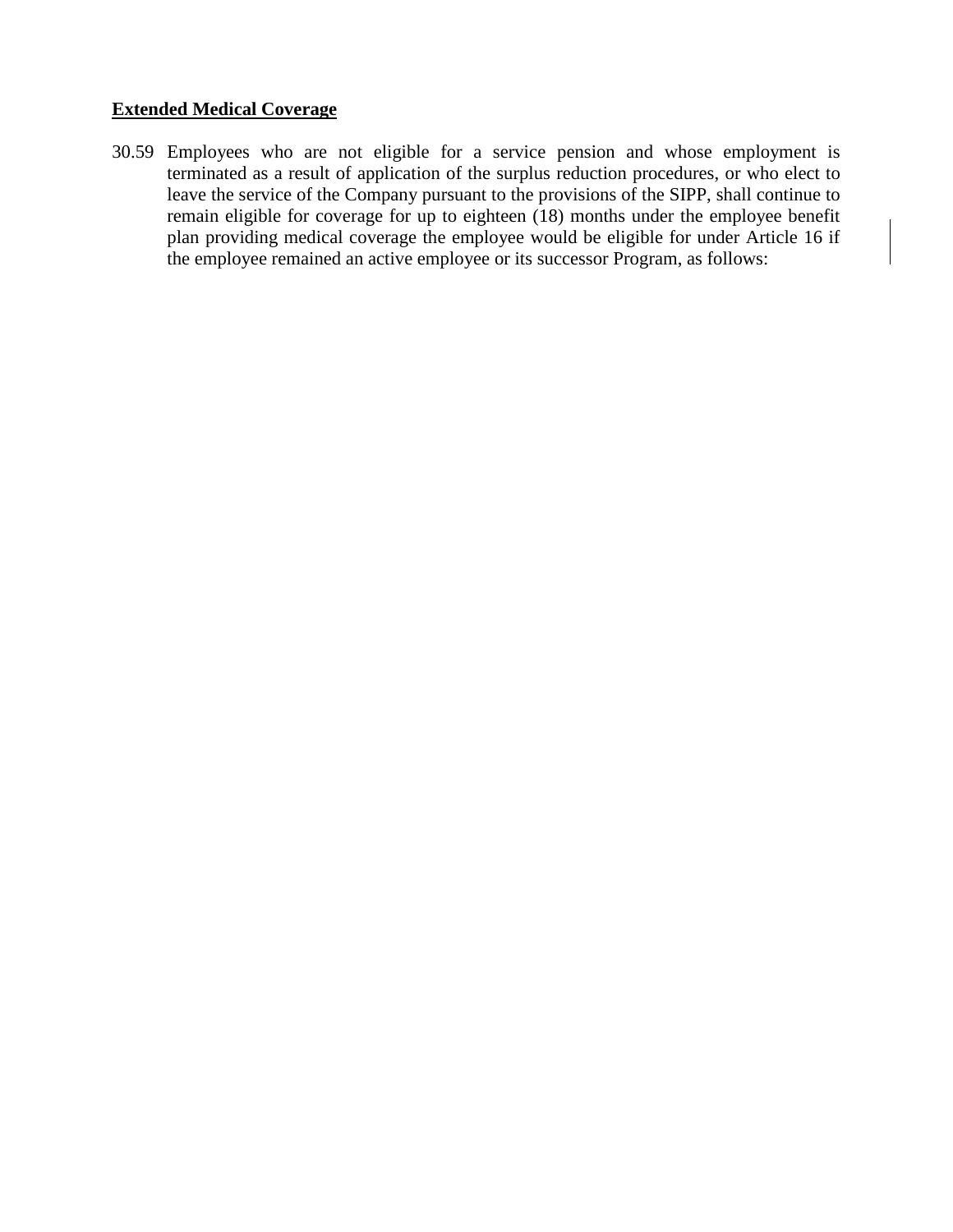|                           | <b>North Suburban</b>       | <b>South Suburban</b>  | RCA <sub>2</sub>  |
|---------------------------|-----------------------------|------------------------|-------------------|
| <b>Chicago/NW Indiana</b> | (Continued)                 | (Continued)            | (Continued)       |
| Chicago                   | Northbrook                  | Kankakee               | Greenville        |
| <b>Harwood Heights</b>    | Northfield                  | LaGrange               | Godfrey           |
| Crown Point, IN           | Palatine                    | Lansing                | Maryville         |
| E Chicago, IN             | Park Ridge                  | LaSalle                | Mt. Vernon        |
| Gary, IN                  | Roselle                     | Lemont                 | Nashville         |
| Griffith, IN              | <b>Round Lake</b>           | Lisle                  | Rosewood Heights  |
| Hammond, IN               | Schaumburg                  | Lockport               | Salem             |
| Highland, IN              | Skokie                      | Lyons                  | Trenton           |
| Lowell, IN                | St. Charles                 | Minooka                | Vandalia          |
| Merrillville, IN          | Wauconda                    | Mokena                 | <b>Wood River</b> |
| Schererville, IN          | Waukegan                    | Monee                  |                   |
| Whiting, IN               | West Chicago                | Montgomery             |                   |
|                           | Wheaton                     | Morris                 | RCA <sub>3</sub>  |
| <b>North Suburban</b>     | Wheeling                    | Naperville             | Champaign         |
| Addison                   | Wilmette                    | New Lenox              | Danville          |
| Algonquin                 | Winnetka                    | Northlake              | Decatur           |
| Antioch                   | Woodstock                   | Oak Lawn               | Petersburg        |
| <b>Arlington Heights</b>  | Zion                        | Oak Park               | Springfield       |
| Barrington                |                             | Oak Brook              | Urbana            |
| <b>Bartlett</b>           | <b>South Suburban</b>       | <b>Orland Hills</b>    |                   |
| <b>Buffalo Grove</b>      | Alsip                       | <b>Orland Park</b>     |                   |
| Cary                      | Aurora                      | Oswego                 | RCA <sub>4</sub>  |
| <b>Crystal Lake</b>       | <b>Bedford Park</b>         | Ottawa                 | Bartonville       |
| Deerfield                 | Beecher                     | Park Forest            | Beardstown        |
| <b>Des Plaines</b>        | Bellwood                    | Peotone                | Canton            |
| Dundee                    | Bensenville                 | Plainfield             | East Moline       |
| <b>East Dundee</b>        | Berwyn                      | <b>Richton Park</b>    | East Peoria       |
| Elgin                     | <b>Blue Island</b>          | <b>River Forest</b>    | Galena            |
| <b>Elk Grove</b>          | Bolingbrook                 | <b>River Grove</b>     | Green Rock        |
| Evanston                  | Bourbonnais                 | Riverdale              | Loves Park        |
| Fox Lake                  | <b>Bradley</b>              | Rockdale               | Milan             |
| Geneva                    | <b>Bridgeview</b>           | Romeoville             | Moline            |
| Glen Ellyn                | <b>Calumet City</b>         | <b>Schiller Park</b>   | Peoria            |
| Glenview                  | Chicago Heights             | <b>Sugar Grove</b>     | Quincy            |
| Grayslake                 | Chicago Ridge               | Summit                 | <b>Rock Falls</b> |
| Gurnee                    | Cicero                      | <b>Tinley Park</b>     | Rockford          |
| Hampshire                 | Coal City                   | <b>University Park</b> | Rock Island       |
| Harvard                   | Crete                       | Villa Park             | Sterling          |
| <b>Highland Park</b>      | Downers Grove               | Warrenville            |                   |
| <b>Hoffman Estates</b>    | <b>East Chicago Heights</b> | Watseka                |                   |
| Huntley                   | Elmhurst                    | Westchester            |                   |
| Lake Forest               | Flossmoor                   | Westmont               |                   |
| Lake Villa                | Ford Heights                |                        |                   |
| Lake Zurich               | Frankfort                   | <b>RCA2</b>            |                   |
| Libertyville              | Franklin Park               | Alton                  |                   |
| Lincolnshire              | Glenwood                    | Bethalto               |                   |
| Lombard                   | Harvey                      | <b>Breese</b>          |                   |
| McHenry                   | <b>Hickory Hills</b>        | Cairo                  |                   |
| Morton Grove              | Hillside                    | Carlyle                |                   |
| Mt. Prospect              | Hinsdale                    | Centralia              |                   |
| Mundelein                 | Homer Glen                  | Collinsville           |                   |
| <b>Niles</b>              | Homewood                    | East Alton             |                   |